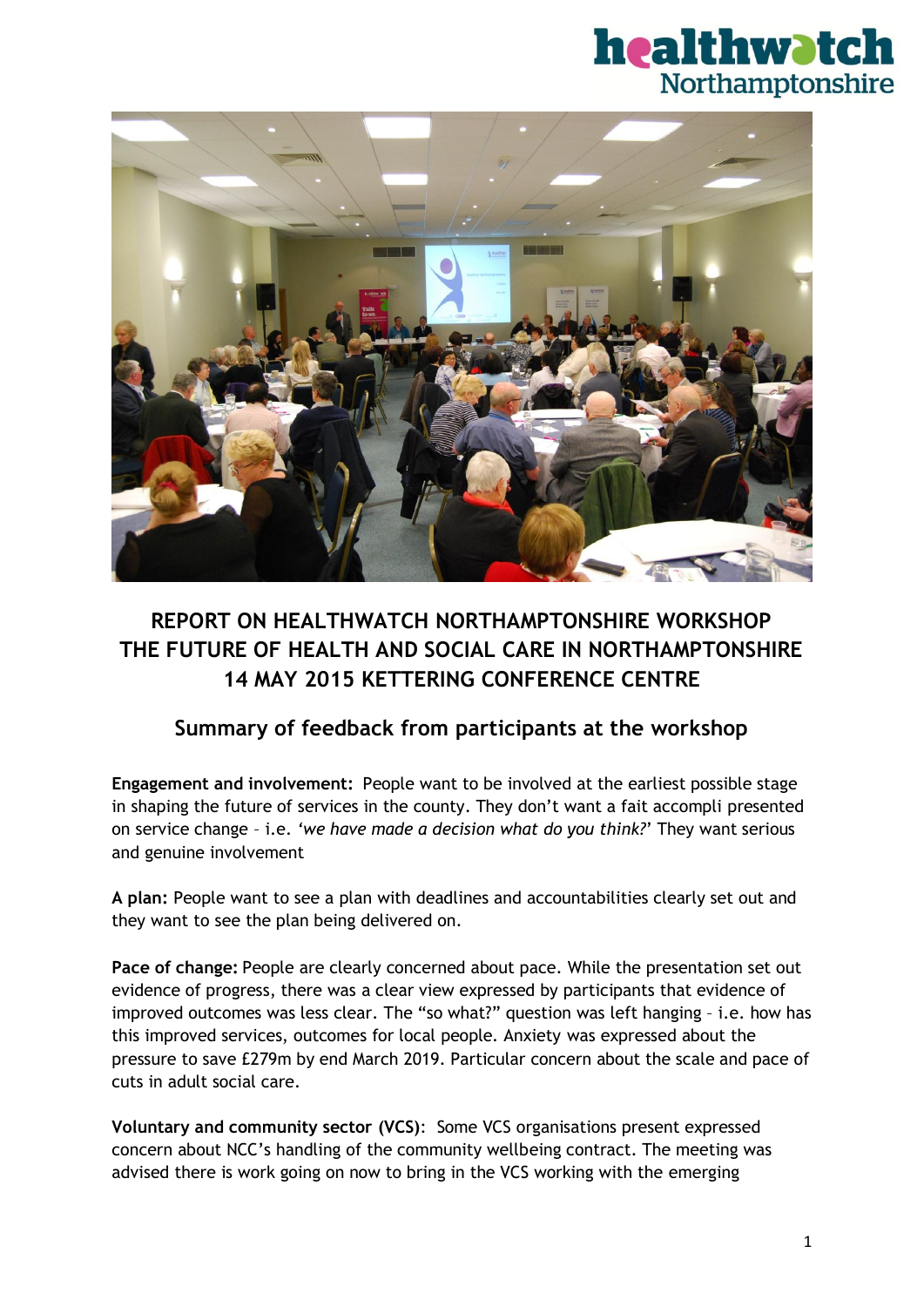

Wellbeing CIC. Concern was expressed that prevention/wellbeing monies have been cut significantly in recent years and while there is a lot of talk about the importance of prevention and working with VCS – this needs to become reality.

**Collaboration**: There was a strong wish to see genuine collaboration between all partners but some doubt among participants, as to whether collaboration is as strong as it needs to be. Strong question on whether organisation structures are a barrier to really delivering better health, better care, better value. Public don't want health and social care working in silos or being territorial.

**Lakeside:** Audience was clearly impressed with Lakeside Vanguard presentation. Discussion at tables and question about whether this could mean 100,000 people covered by the vanguard will receive a much more integrated and effective service than the rest of the county. Case made for levelling up and evidence of genuine collaboration with Lakeside.

**Transport/wider collaboration with other services:** If some clinical services are to be concentrated on either Kettering General or Northampton General, then clearly expressed view that transport has to be looked at. Also, people mentioned the need to work with the 7 local Health and Wellbeing for fire service; housing; local councils. Genuine integration and fully joined up approach.

**Workforce development**: Concern about lack of GPs now and in the future and waiting times for GP appointments. People expressed a lot of support for other healthcare professionals – pharmacists, nurses, allied health professionals being involved and also patient led/peer support services – "coproduced services".

**Mental health and children's services**: There was concern that there was no mention of mental health and children's services and the need to link to all the work that is currently underway in relation to both areas of work. Discussion about the need for Healthier Northamptonshire (HN) to be whole systems, whole person, cradle to grave cover – so needs to look at all ages and all aspects of health and wellbeing.

# **Presentations:**

[http://www.healthwatchnorthamptonshire.co.uk/sites/default/files/uploads/HealthWatch\\_14\\_05\\_1](http://www.healthwatchnorthamptonshire.co.uk/sites/default/files/uploads/HealthWatch_14_05_15_v7_SW.pdf) [5\\_v7\\_SW.pdf](http://www.healthwatchnorthamptonshire.co.uk/sites/default/files/uploads/HealthWatch_14_05_15_v7_SW.pdf)

# **Notes from Robert Harris' presentation on the Lakeside Vanguard:**

 There is a £30 billion funding gap, mainly predicated on an aging population living longer. Country wide if we do everything 100% right, we can account for £22 billion, but that still leaves £8 billion. A big funding gap in Northamptonshire of £280m has been identified, but the progress to implement action is slow.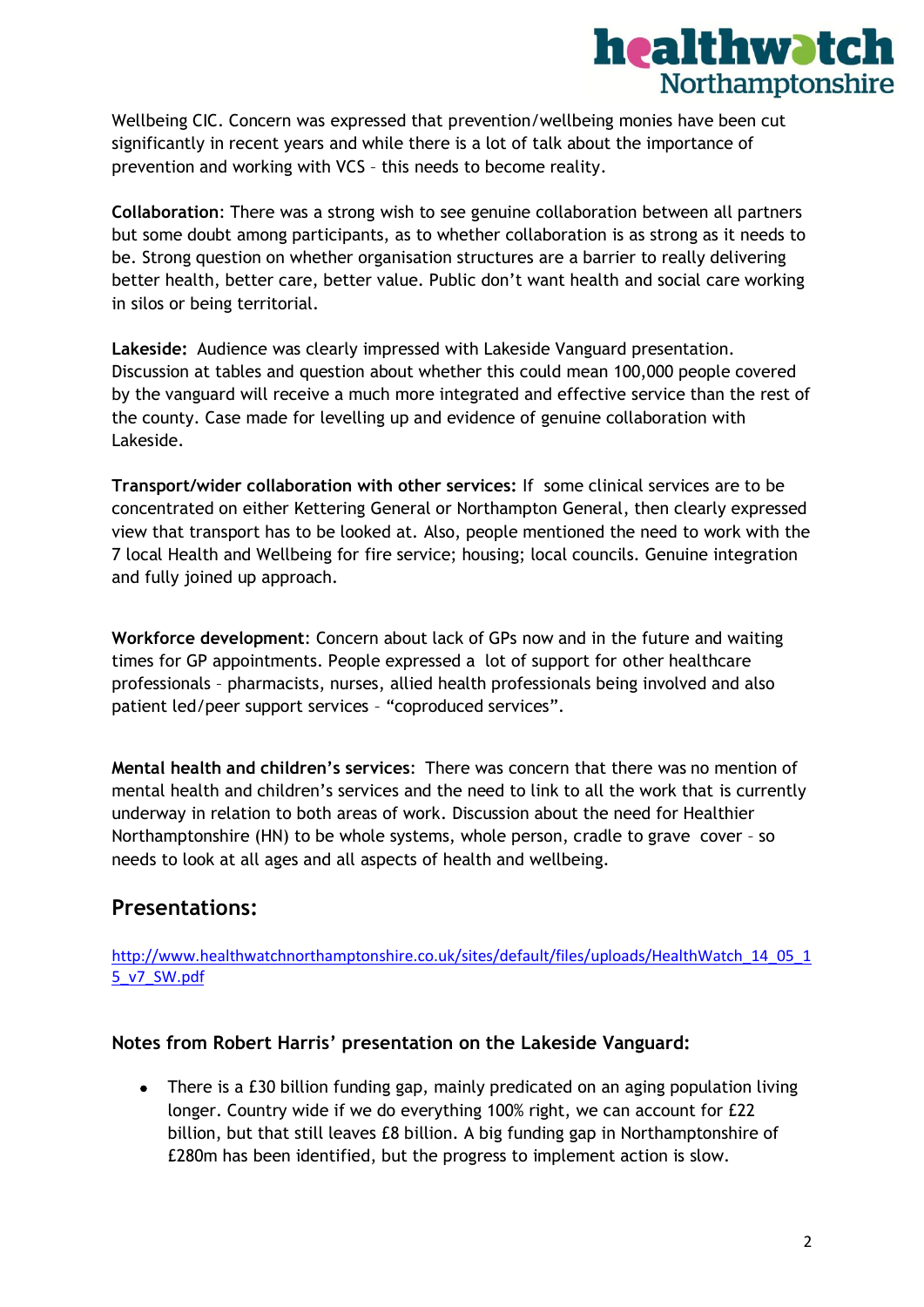

- Cuts in welfare budget will impact on health both directly and indirectly and Lakeside is thinking about ways to ensure that social care provision, particularly intermediate care provision, is supported and improved. If intermediate care is not supported, costs will quickly ramp up in other parts of the social care system.
- The Lakeside Vanguard wants to understand the needs of local people and test an improved model of fully integrated care. The Vanguard wants to transform care to be integrated, devolved to local communities (and compliant with national guidelines and standards) and more seamless than is currently the case.
- Lakeside has designed a number (12) of out of hospital services (that are currently being delivered in-hospital). By agreeing pathways with secondary providers Lakeside wants to deliver far more services in communities; wants to improve access to those services and those clinicians; and will lower overall costs thereby releasing monies to be reinvested in care, particularly for the frail & elderly population of Northamptonshire.
- The Vanguard wants to move at pace something which doesn't always happen in the NHS. The executive management team and partners of Lakeside are committed to actionable delivery.
- There are key challenges; including that Northamptonshire is the 2nd poorest county in attracting and keeping GPs. We all need to make living and working in the county more desirable. The Lakeside Healthcare 'offer' across a number of sites in Corby, Kettering, Wellingborough, Rothwell and Desborough is however attracting new doctors – at both a junior and a senior level.
- Lakeside is very keen to work in partnership with NGH, KGH, NCC and NHFT in delivering their plan.

# **Question & Answer Session:**

**Question: Will Pope - Healthwatch Northamptonshire Chair – What is the top single achievement of Healthier Northamptonshire so far? With the £279m funding gap, what progress has been made so far?**

**Sonia Swart (CEO, Northampton General)** – The partners have agreed a programme of work set up with a focus on what is best for the patient. There is agreement to work together. This is a big step but not a measurable output.

**David Sissling (CEO, Kettering General)** – David agreed with Sonia's analysis. The system leaders are now working together and setting out realistic challenges, clear view of future. Partnership/collaborative working/willingness to build relationships. They are "beginning to make it happen."

**Stuart Rees (Interim CEO, Nene Clinical Commissioning Group - CCG)** –In relation to savings, there will be no savings in the first year.

**Sue Noyes (CEO, East Midlands Ambulance Service)** – Working to secure delivery on targets for response times – "on track for meeting targets"; investment in more staff in Northamptonshire (60) and more vehicles based on patient feedback (vehicles), falls team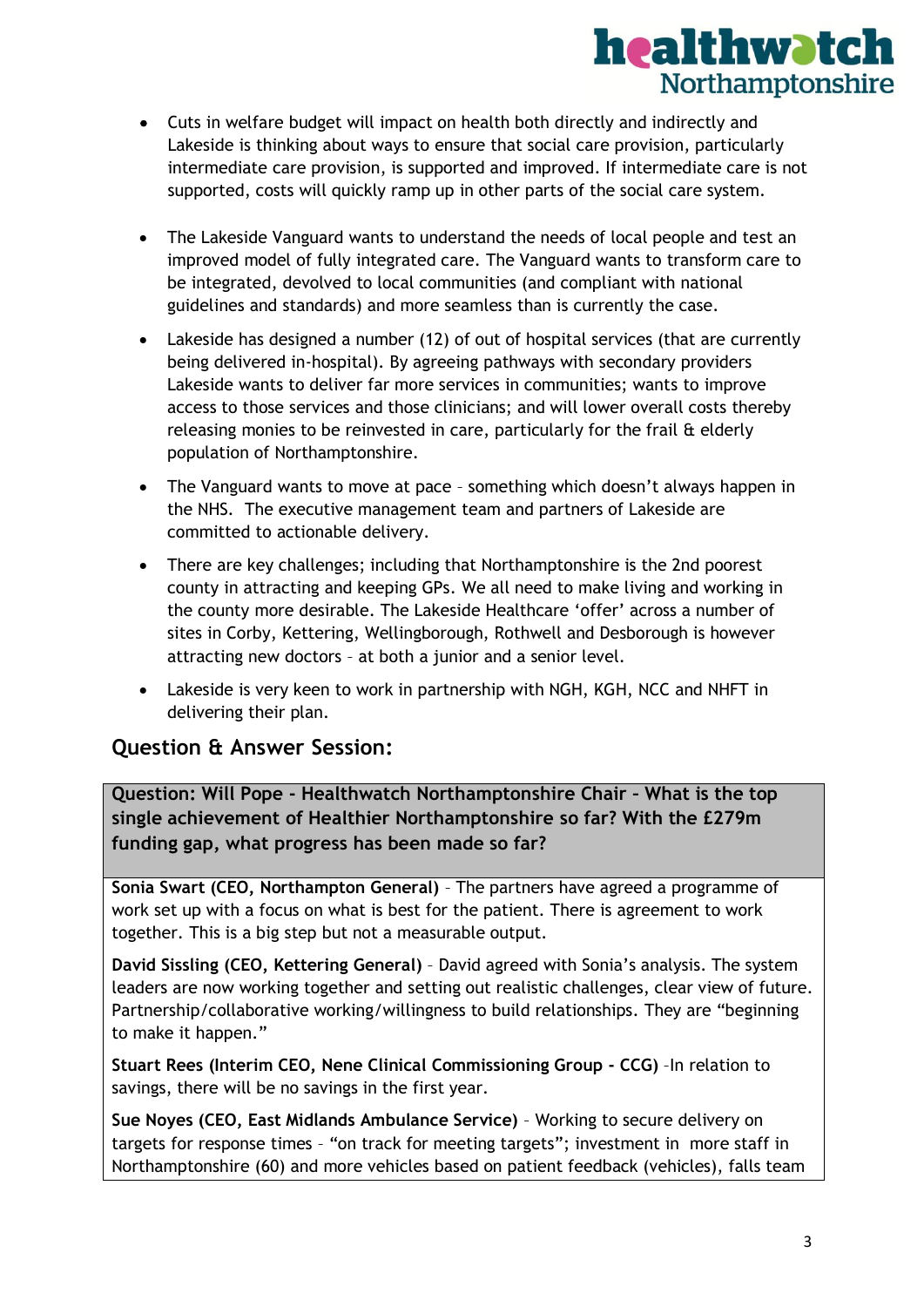

great deal of work to be done. EMAS is part of the solution particularly in supporting frail and elderly people.

**Paul Blantern (CEO, Northamptonshire County Council)**: Integrated discharge teams; collaborative care team; Wellbeing Community Interest Company (CIC); Better Care Fund agreement with £60m of projects to integrated care. Pressures on adult social care are intense – 28% cut in local government funding with a 53% increase in demand on Adult Social Care for home care and 20% increase overall.

**Carole Dehghani (CEO, Corby CCG**) – Open and transparent conversations with all partners. Need workforce to be able to meet those demands.

**Dominic Hardisty (Deputy CEO, Northamptonshire Healthcare NHS Foundation Trust)** – Intermediate care service very proud of, this has only been possible because all partners sign up to this. Collaborative discharge team working hard to support people who have got stuck in the system of health care. 65 patients discharged supported by multi-disciplinary team.

**Question: Concern re the level of GP shortages over next 5 years - 55% shortfall predicted. What is the plan?**

**Answer:**

- Real problem across county money shortage/welfare squeeze
- Teaching and training very important/making a profound difference the 'Lakeside Way'
- Need to demonstrate Northants is a good place to be and work. "we want to be a cool place to work" (Lakeside)
- A range of solutions are required, not just about money. Using telephone consultations where appropriate; getting other care professionals to deliver care.

Greater emphasis on supported self-management required

**Question: Concern about waiting times for a GP appointment – a month's wait is not unusual. Also question about sustaining people/support them to stay at home - issues around housing.** 

**Answer** - NHFT

NHFT is working on a health and wellbeing community interest company. Need to support and sustain people to stay well. NHFT and the University want to work with different organisations, working in localities, work within communities. Exploring the option of using libraries as community hubs.

**Question: If you improve delivery you will reduce demand. Must work together and smarter working with social care.**

**Answer** – Fully agree. Delivery is about being clear. Quality of care is important across a whole health care system. It needs to function at a high level.

**Question: Collaborative research management – is there a case for a radical review and potential reduction of the number of decision making bodies in the**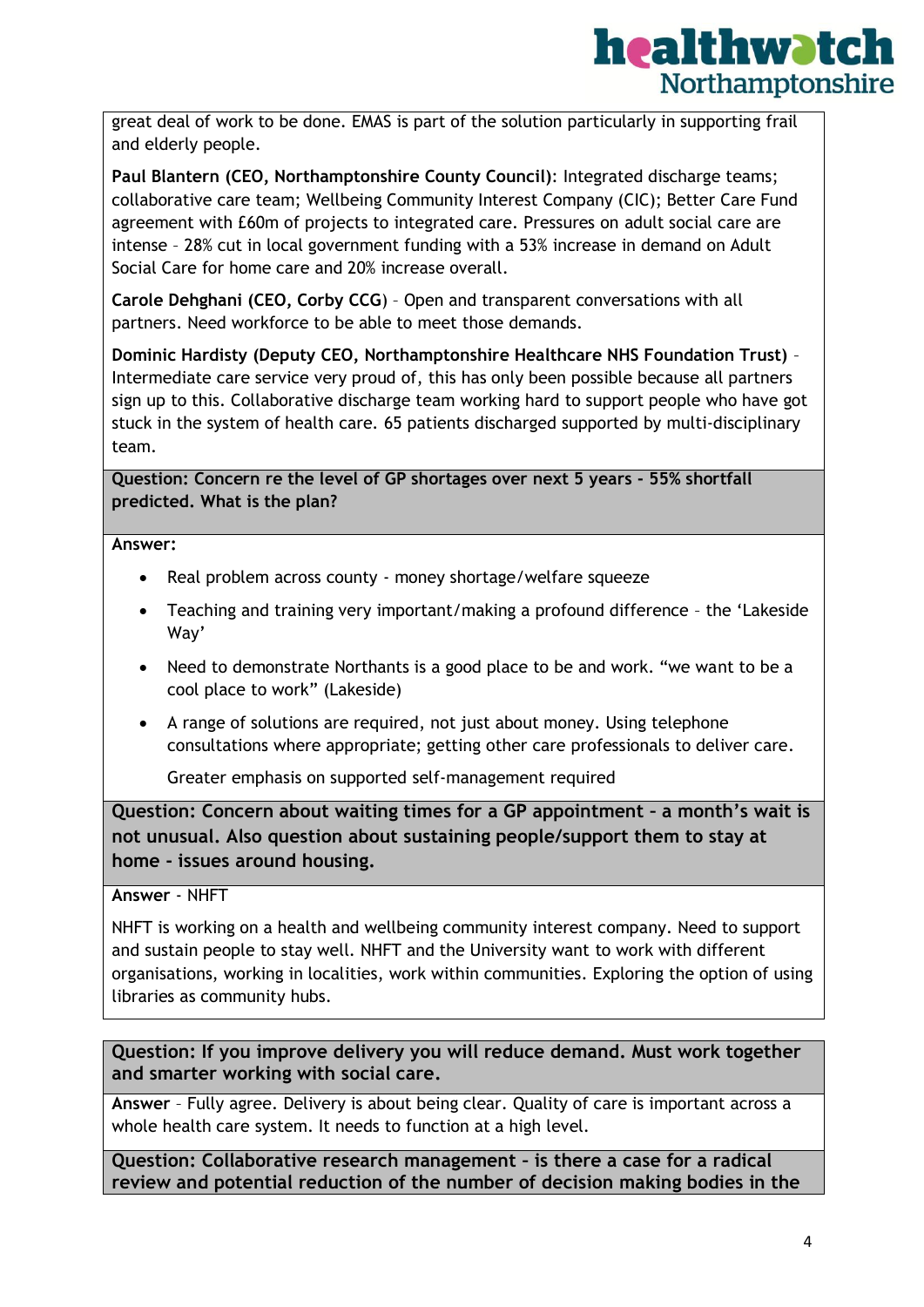#### **county given the number?**

**Answer**: Nothing should be out of bounds in terms of considering what is best for local people. There are other services that need to be included – housing, fire services, etc.

**Question about the proposed closure of X-ray at Weston Favell – how were the public consulted? Why is this being done given that Healthier Northamptonshire wants to deliver care closer to home?**

**Answer:** Sonia Swart, NGH: Weston Favell has outdated equipment and replicates a similar service at NGH. The Weston Favell service is not well used and is not financially viable.

**Question: Audience member who is a stroke survivor and is working with a new group called Empower to support each other. Will we have the support from organisations?**

**Answer: Paul Blantern** – Lots of volunteers get involved; will give advice and info to grow your group.

**Question: How can we increase input into the voluntary sector and promote 'social prescribing'?**

**Answer –Paul Blantern** - Mental wellbeing is key and important to invest in and develop the VCS.

**Question: Collaboration works Care nearer to home. Asked a question about the Isebrook site (Wellingborough) – when is this development of the Isebrook site going to happen**?

**Answer – Stuart Rees** – There are no firm decisions yet and discussions are ongoing. NHS England own some of the site. There are ongoing discussions. Peter Bone, MP, has been in touch with Nene CCG regarding the Isebrook.

Lakeside keen to establish a Corby-type health campus in Isebrook working through Albany House, Wellingborough and with other local GPs and KGH/NGH.

**Question: Concern raised about the considerable cuts in funding for adult social care**

**Answer:** This concern was acknowledged. Adult social care is working with partners to review pathway of care.

**Question: Getting to hospitals is difficult - transport is an issue. Why is there such a shortfall regarding patient funding?**

**Answer:** £40 million shortfall in funding across county. It will be a long time before Northamptonshire gets its fair funding allocation.

**Question: Asked about how people will be supported to better manage their health?**

**Answer:** The Wellbeing CIC will be launched within a month and fully up and running within 6 months

**Question: Healthier Together – it didn't work. Feels more positive about Healthier Northamptonshire but there needs to be a critical path plans with deadlines and accountabilities. Please can the plan be developed and shared? Otherwise it will be 4 more years of good intentions**.

**Answer: Angus Maitland, Programme Director, Healthier Northamptonshire** – The programme will be held to account for the delivery of costed business plans. It is challenging to collectively deliver services in a cash strapped environment and working with a number of regulators. The programme has not yet solved the issues in terms of integrated working.

**Question: How will the merger of the 4 surgeries affect access?**

**Answer: Robert Harris** – Different models are needed. In Lakeside Healthcare 4 practices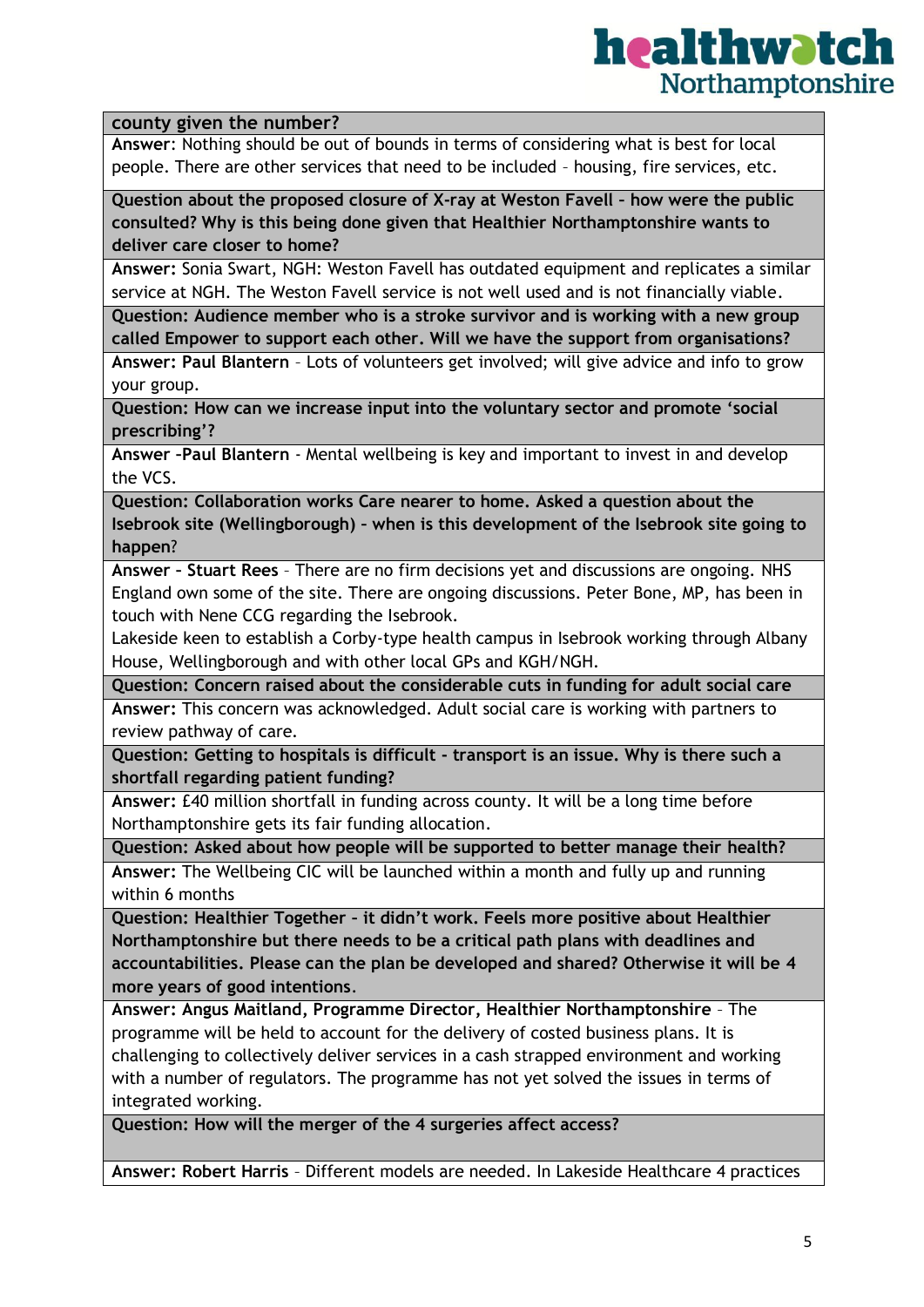joined together to make this change. There will be no closure of any of the surgeries. No staff will be made redundant. The Vanguard Programme is looking at extending opening times and is looking to develop a compact with national bodies to flex some of the rules and generate additional income. The driving intention is to improve services, extend access and improve health and wellbeing outcomes. There will be no risk to services or patient safety.

Lakeside Healthcare will offer a comprehensive range of services to its patients, based on a 'GP First' model – that is, extended primary care should be the first calling and delivery point for 90% of the healthcare needs of patients. By understanding profoundly the health needs of the Lakeside patients, Lakeside shall be able to predict future treatment needs and shall therefore be able to intervene earlier thereby preventing a deterioration in the patient's condition.

Lakeside is very happy to share their understanding and ideas across the whole of Northamptonshire.

# **Feedback from table discussions:**

**Based on what you have heard this evening, what are the 3 most positive developments you have heard about?**

- **Integration and Collaboration**
	- $\checkmark$  Like integration need to stop being territorial about services
	- $\checkmark$  Collaboration underway encouragement to continue (mentioned several times)
	- $\checkmark$  People really want integrated healthcare services
	- $\checkmark$  Collaboration integration with better care fund
	- $\checkmark$  Finally everyone is working together thank goodness! (but we need to being doing more and faster)
	- $\checkmark$  Joined up financial management is long overdue
	- $\checkmark$  Combining budgets
	- $\checkmark$  Integrated Care Team/multi-disciplinary working
	- $\checkmark$  Collaboration, collective drive greater speed
	- $\checkmark$  Working in collaboration eg stroke pathway
- **Lakeside Vanguard:**
	- $\checkmark$  is a good model
	- $\checkmark$  Very motivational presentation, but danger of postcode lottery. Will follow on models be so well supported and financed?
	- $\checkmark$  Robert's approach seems to be to listen to people, then develop a business model
	- $\checkmark$  Innovation in the county
	- $\checkmark$  Presentation most inspiring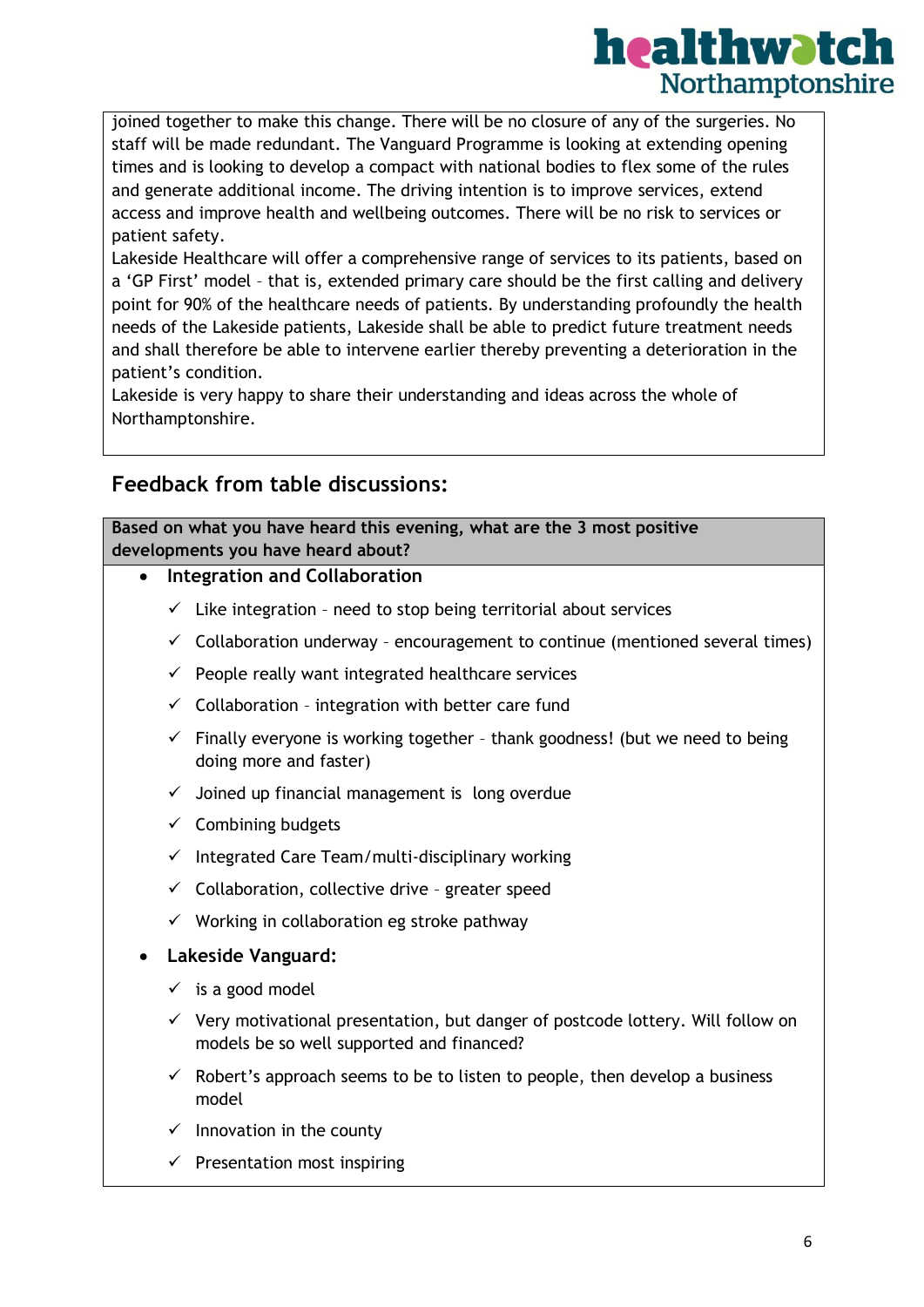- $\checkmark$  Powerful, clear strategy
- $\checkmark$  Track record of delivery
- Doing stuff despite being excluded from much of 'Healthier Northants' programme
- **GPs**
	- $\checkmark$  Discussion about alternative ways for GPs to support patients
	- $\checkmark$  Services closer to home/help keep people out of hospitals
	- $\checkmark$  Social prescribing GPs are not the answer to everything
- **VCS**
	- $\checkmark$  Like the idea of using the Voluntary and Community Sector but this needs money
- **Miscellaneous**
	- $\checkmark$  Willingness to drive and lead change
	- $\checkmark$  EMAS more staff and vehicles
	- $\checkmark$  Discharge Project
	- $\checkmark$  Like planning and prevention

### **What are your main concerns?**

# **VCS**

- $\checkmark$  Cuts in social care and for VCS not enough support for prevention
- $\checkmark$  How real is the commitment to collaboration with the voluntary and community sector?
- $\checkmark$  Voluntary sector/social prescribing we (VCS) have solutions!
- $\checkmark$  Voluntary and Community Sector feeling marginalised in the plan need to identify the stage where they will be involved, prepared for and build capacity
- $\checkmark$  More dialogue with voluntary and community sector needed

#### **GPs**

- $\checkmark$  Hard to get appointments at GP surgeries
- $\checkmark$  Very poor access to GPs for deaf community and people with learning disabilities
- $\checkmark$  Why do GPs all close at the same time eg Weds pm for training? Pressure on A&E
- $\checkmark$  GPs are not the only professionals working in the community need a broader range of specialist

# **Leadership, Accountability and Change**

 $\checkmark$  Too slow to change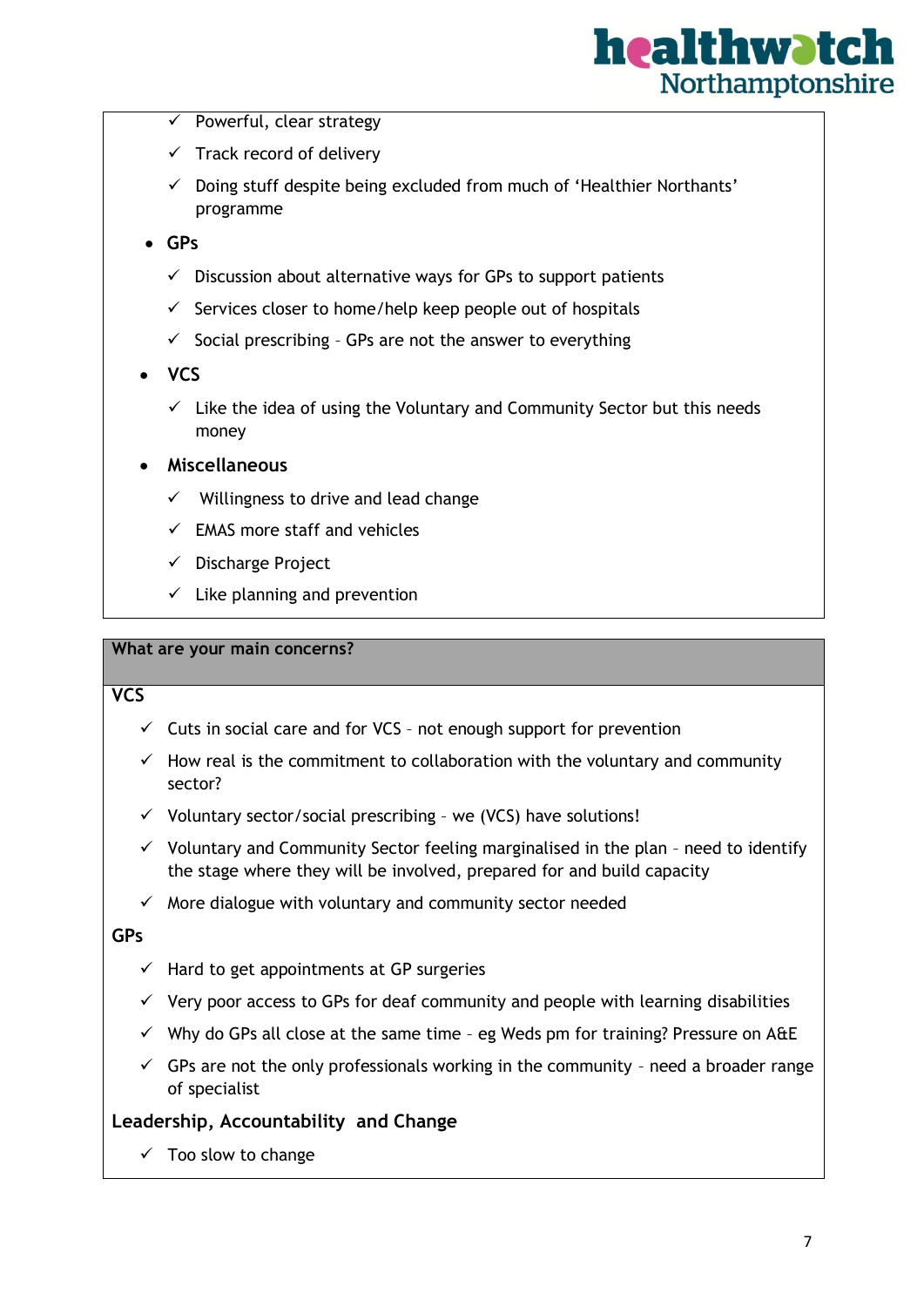- $\checkmark$  Leadership effectiveness are they demonstrating this? Give us proof
- $\checkmark$  Accountability needs to be more open and understanding
- $\checkmark$  Not radical enough (although mixed opinions on table...still debating!)
- $\checkmark$  Accountability
- $\checkmark$  How are all the changes going to be monitored?

# **Financial**

- $\checkmark$  Money/resources
- $\checkmark$  Money pouring into crisis management and crisis care because of cuts in social care and prevention
- $\checkmark$  Wasted money on whole process of community wellbeing tender and CICs, need to value communities and VCS not waste their time
- $\checkmark$  Lack of funding; lack of qualified staff

### **Mental Health**

- $\checkmark$  Heard nothing about mental health or children's services including children and adolescent mental health services including eating disorders
- $\checkmark$  Mental Health not being treated equally
- $\checkmark$  Not enough mention of mental health

### **Transport and physical access**

- $\checkmark$  Poor physical access to both hospitals e.g. bus routes from Daventry collaboration with transport companies is required, not privatisation
- $\checkmark$  Worries about public transport and social isolation

# **Collaboration**

- $\checkmark$  Collaboration needs time frames and deliverables
- $\checkmark$  Collaboration is good but what are these changes going to mean for me.
- $\checkmark$  Communicate with other services eg tell the fire service is someone has home oxygen
- $\checkmark$  Not being involved

#### **General comments**

- $\checkmark$  Vanguard is cutting edge but concern at the lack of speed of Healthier Northampton shire
- $\checkmark$  Discharge project if it is working, why isn't it core business? Person in the street struggling to get answers fast enough – who do I talk to? How can I get answers?
- $\checkmark$  Still blockages in services winter pressures are still here in summer
- $\checkmark$  Cuts to services (especially adult social care)/push to save money
- $\checkmark$  No input from schools and support from childhood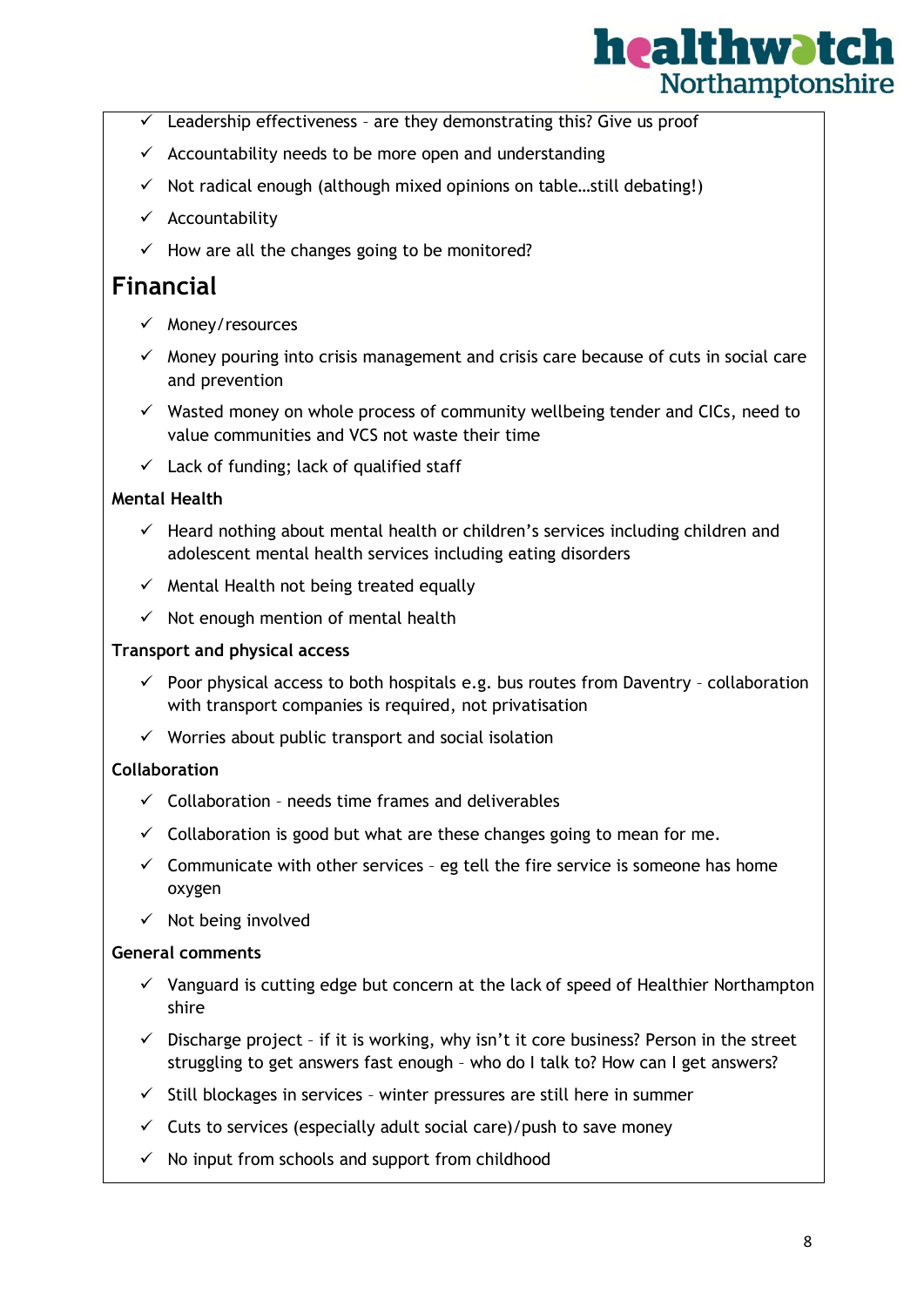

- $\checkmark$  Need to use technology use of Ipads
- $\checkmark$  Need better housing

### **Are you persuaded that health and care leaders have set out robust plans for public engagement?**

 $\sqrt{Nol}$ 

- $\checkmark$  Communication poor
- $\checkmark$  No, more detail needed and involvement to change our current concerns

**How would you like to be involved**?

# **VCS**

- $\checkmark$  VCS needs to be fully involved
- $\checkmark$  Voluntary sector is very diverse how can we use this more effectively (many voices, can they all be heard?)
- $\checkmark$  Need to go out to community groups

#### **Engagement and Communicati**on

- $\checkmark$  Decision makers disconnected from community are they value for money?
- $\checkmark$  Decision makers disconnected from the people receiving care not engaging properly with the general population
- $\checkmark$  Local health and wellbeing fora are important
- $\checkmark$  Need to be consulted before things happen
- $\checkmark$  Not persuaded yet about engagement
- $\checkmark$  Changing faces at engagement meeting
- $\checkmark$  Need a system to ensure community input before decision
- $\checkmark$  More events like this but more focus on specific issues (eg care closer to home)
- $\checkmark$  Ask what we want and need
- $\checkmark$  More empowerment of users/patients
- $\checkmark$  Communicate the vision
- $\checkmark$  Need dialogue
- $\checkmark$  What about special interest patient groups?
- $\checkmark$  Don't tell us what you are going to do ask us what we want from the beginning
- $\checkmark$  Is this it??